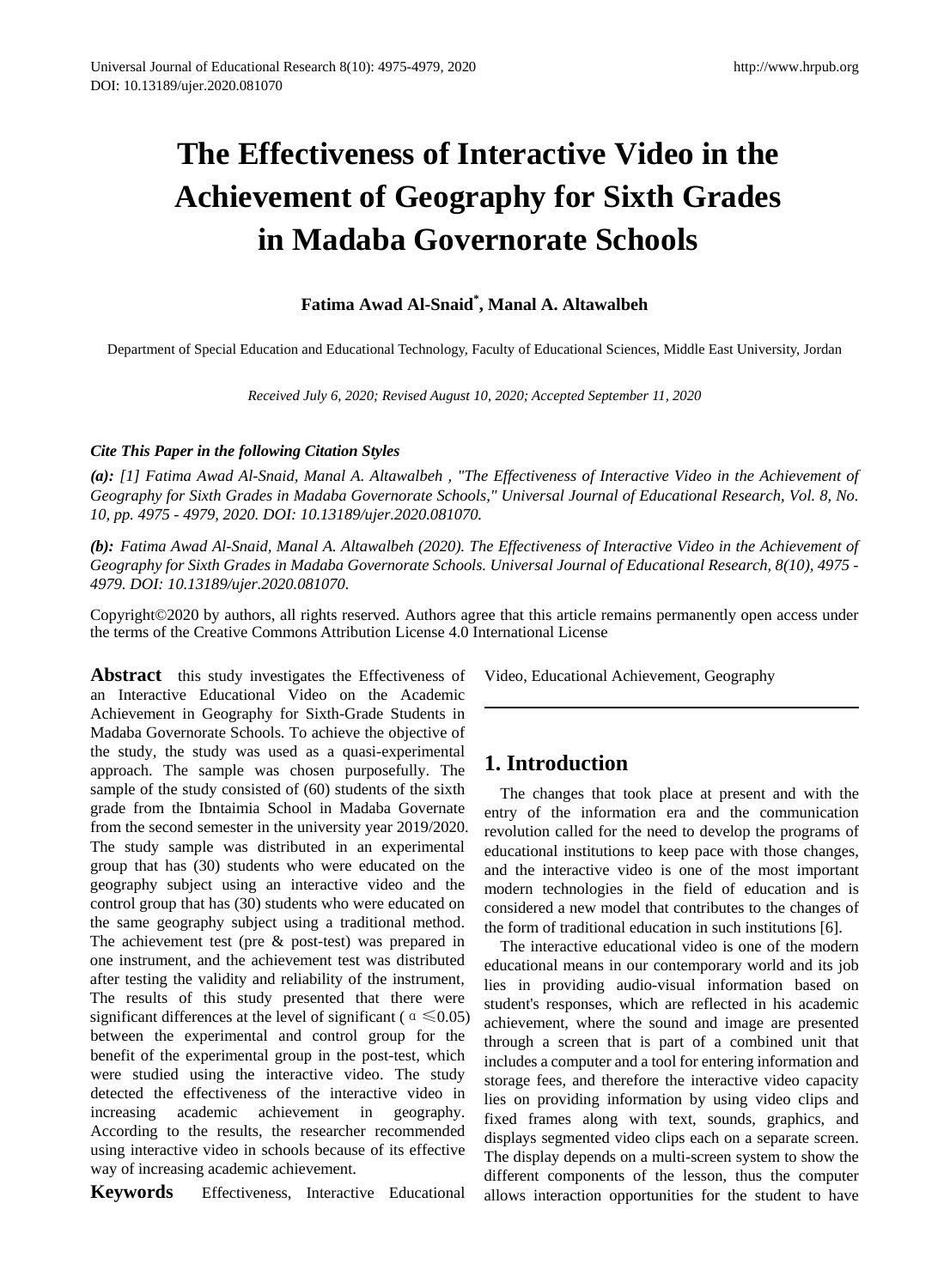control according to his step, to the path and sequence and the amount of information he needs [11].

From here we see that the interactive video is an important development in educational technology as it contains unique features with several uses, including teaching, as it has technology that allows the learner to watch the video sequences and then questions are asked by the interactive educational video and includes the responses of the learner, and this, therefore, reflects positively on the achievement Study for the learner, as the researcher believes that activating the use of interactive video has become a necessity in teaching, especially the presence of a study that has proven effective in increasing academic achievement as a study [4].

Due to the importance of employing technology in education, learning, and teaching for students, it was necessary to enhance it's implementing to increase academic achievement in the subject of geography, to prepare students who can understand the subject of geography, therefore it was necessary to rely on the promotion of interactive video in this context and reduce the obstacles to its application, therefore the researcher generated interest and desire to reveal the effect of using the interactive video on the achievement of sixth graders in geography in Madaba Governorate by highlighting the interactive video in education and explaining its importance, goals, and effectiveness in increasing achievement in social education subjects in general and geography in particular, through the researcher's endeavor to develop an educational unit in teaching geography for sixth-grade students using the interactive educational video.

#### **1.1. Problem Statement**

The problem of the study stems from the work of an exploratory study on a number of teachers of geography and some of the students 'parents, who confirmed the existence of a decline in academic achievement in the subject of geography, and through the researcher's review of many previous studies that examine the effectiveness of the interactive video as a studies ([1], [2] , [3], [4], [5]) All of them have confirmed the existence of deficiencies in its use as an educational method in teaching some subjects, including geography, where teaching methods are still presented in the traditional way that relies on memorization and memorization, and that there is a dearth of using modern technical means, and the teacher relying on the textbook as a sole source of information seeking , Using only images that do not encourage the learner to fully understand the lessons, and given the importance of using interactive video in teaching geography and the paucity of studies on this subject in Jordan in general and the governorate of Madaba in particular. This study came to reveal the effectiveness of the interactive educational video in the academic achievement in geography for sixth-grade students in Madaba governorate schools.

#### **1.2. Study Aim**

This study aims to reveal the effectiveness of the interactive educational video in the academic achievement in geography for sixth-grade students in Madaba governorate schools.

#### **1.3. Study Hypothesis**

**H01**: There were no statistically significant differences at the level of significance  $(\alpha \le 0.05)$  between the mean scores of students of the experimental and control groups in the post-academic achievement test in geography in Madaba governorate attributed to the method of teaching (interactive video, the usual method).

## **2. Literature Review**

[[10] showed a study aimed at identifying the effect of teaching mathematics using interactive video games and their influence on the achievement of fifth-grade students. This study was conducted in a private school in Jordan, the semi-experimental approach used by the researcher, the study sample consisted of experimental and the other Control. To know the differences between the experimental group and control groups, an interactive computer program was used and developed in which video games were used, and the two groups underwent two tests before and after. The results showed that the learning environment using interactive video games had a noticeable development in the performance of the experimental group that studied the content using the interactive video and this was reflected positively on the achievement of the experimental group in mathematics.

Also, [3] conducted a study aimed at investigating the impact of the use of interactive video on the achievement of tenth-grade students in Kuwait's history in Kuwait, the quasi-experimental approach used by the researcher. Sample study contained of (100) male and female students distributed among four of the tenth-grade people. Randomly (experimental group 48) were taught using the interactive video and the other (control group 52) students were taught in the usual way, and the measurement tool was (pre and post achievement), and the results showed that there were statistically significant differences in achievement among the study members due to the teaching method (Interactive video, the usual way) and for the benefit of students who have learned by using the interactive video.

Furthermore, [5] conducted a study aimed at measuring the effect of interactive video use in developing practical concepts in science for third-grade students in the average of Jeddah Governorate, where the semi-experimental curriculum was used and the study sample consisted of ((60 female students from the third-grade average student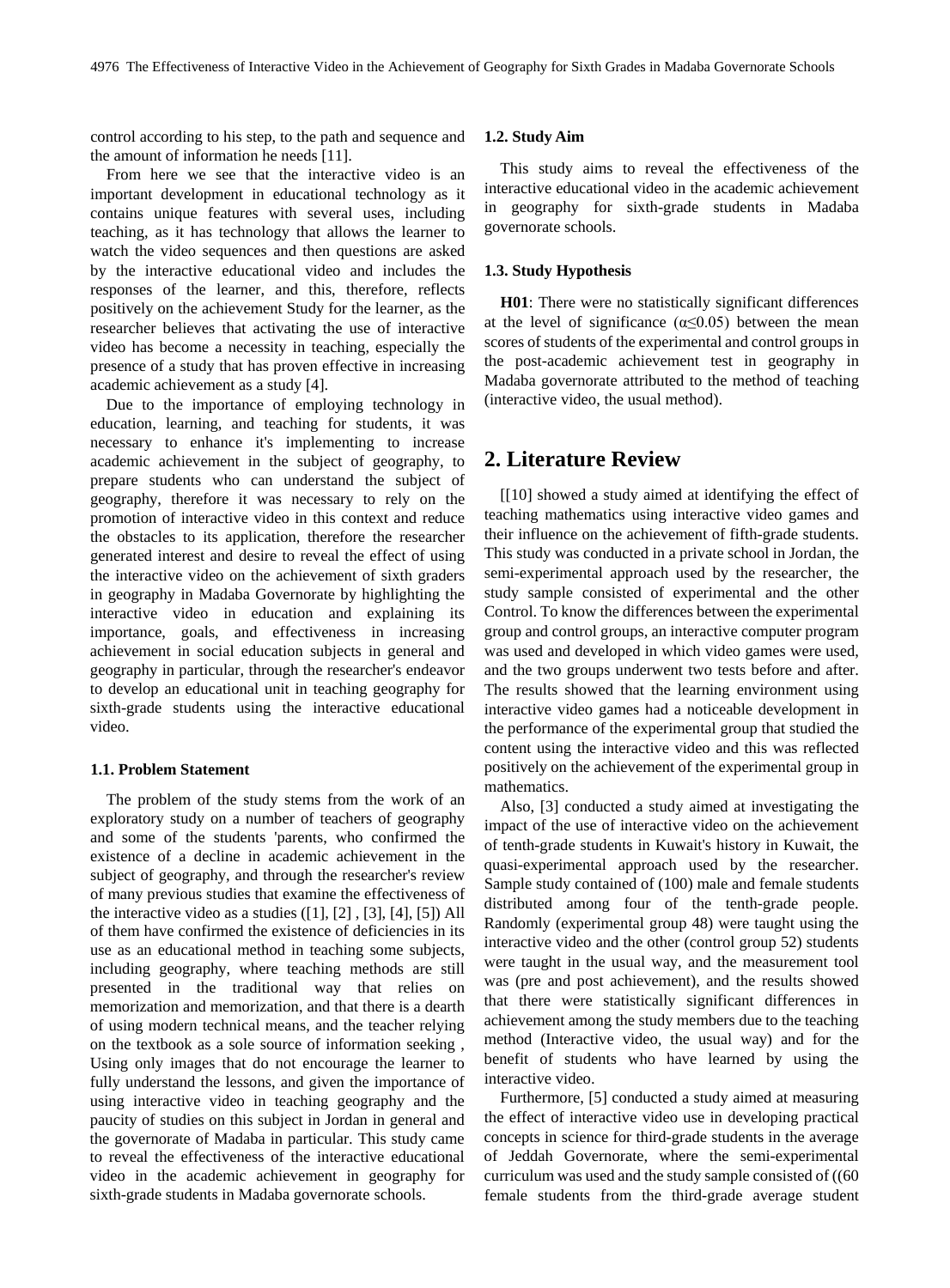group, while (30) students represent the control group. The achievement test was applied to the two groups before, then the experimental group was taught using the interactive video, while the control group in the traditional way, after which the post achievement test was applied, and the results indicated that there is a high impact of the use of the interactive video in developing the scientific concepts in the science subject to third-grade students are average at levels of recall, understanding application, and the three levels combined.

[8] also showed a study aimed at revealing the effectiveness of two types of inverted learning, namely regular video learning and interactive video learning in developing educational video design skills and production for students of Al-Aqsa University in Gaza, and the researcher used the semi-experimental approach and verified its effectiveness in developing video design skills. And its production with Al-Aqsa University female students, the research sample consisted of (50) female students, each of which the experimental group consisted of (25) female students, and the control group of (25) female students. The researcher used the achievement test tool and an evaluation card to measure the skills, and the results showed that the group of female students who studied using the interactive video outperformed.

As for the [2] study, which aimed to identify the effect of teaching using interactive video on educational achievement in the computer course for the first secondary school and to achieve the goal of the study, the quasi-experimental curriculum was used for a sample of first-year secondary students in Wadi Al-Dawasir Governorate in the Kingdom of Saudi Arabia, consisting of ( 48) A student, distributed into an experimental group, studied using interactive video, and the control group, studied using linear video, the researcher used the test as a study tool, and the results showed that there were no statistically significant differences between the two groups in the level of recall, while there were statistically significant differences in the level of understanding and application.

## **3. Methodology**

#### **3.1. Study Approach**

A semi-experimental approach used by the researcher to outfit the purposes of the study [9] by creating two different groups: the experimental group that was educated using interactive video, and the control group that was educated in the usual way.

#### **3.2. Study Population and Sample**

The number of private schools that contain the sixth basic class of (38) schools has been limited according to the Ministry of Education statistics (2020/2020), and given the difficulty of conducting a study on each study community, one private school has been selected (Ibn Taymiyyah Comprehensive School) intentionally

#### **3.3. Study Tool**

To achieve the goals of the current study, which was to reveal the effectiveness of the interactive video program in the academic achievement of sixth-grade students in Madaba Governorate in Jordan, the researcher prepared the achievement test in geography, where the test included 20 multiple-choice questions.

#### **3.4. Study Validity and Reliability**

It was presented to a group of specialized arbitrators and faculty members in Jordanian universities to ensure the validity of the test. The reliability of the test instrument was verified by applying it to a sample outside the study sample, which consisted of (30) students. The reliability factor value was calculated by calculating the Cronbach alpha reliability factor, the Kuder-Richardson-20 reliability factor, and the return reliability factor. Table 1 shows the results of the analysis:

**Table 1.** The Cronbach alpha reliability factor and the repeatability coefficient

| Calculated reliability factor | Coefficient of            |                   |         |  |
|-------------------------------|---------------------------|-------------------|---------|--|
| Steady<br>return              | Coder-Richardson<br>$-20$ | Cronbach<br>Alpha | honesty |  |
| 0.949                         | 0.970                     | 0.969             | 0.964   |  |

It is noted from Table 1 that all the values of the honesty coefficient were high, as well as the values of the coefficients of stability, and this enhances the validity, accuracy and appropriateness of the study instrument for achieving the purposes of the study.

## **4. The Results**

to find out whether the difference in the mean of the female student's scores for the experimental and control groups in the post-application of the achievement test for geography is statistically significant at the level of significance ( $\alpha \leq 0.05$ ) and to isolate the difference between the two groups in the tribal application of the test, and accompanying variance analysis (ANCOVA) was used. Table 2 shows the results.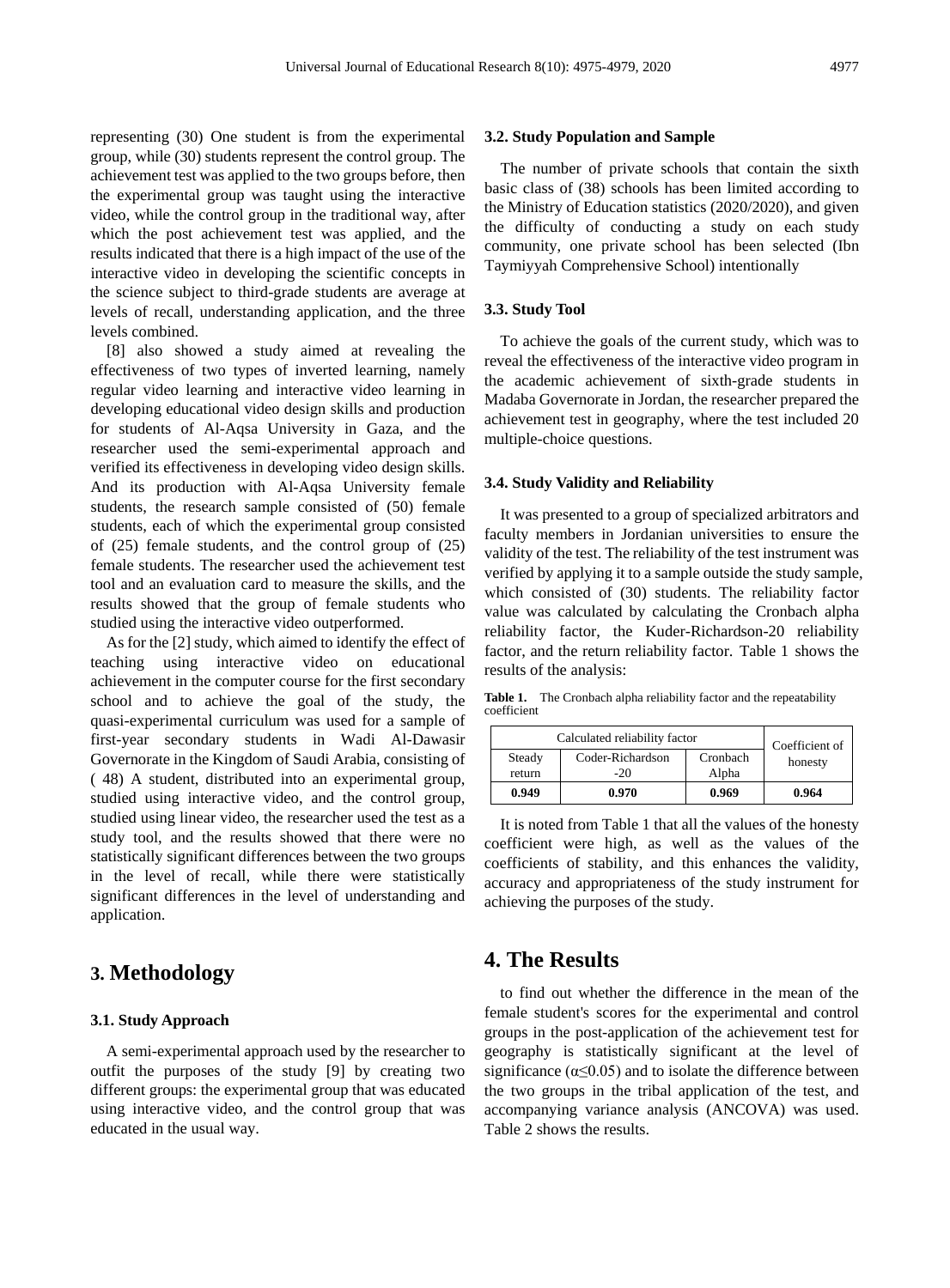| Scale of<br>impact | Eta squared value -<br>scientific<br>significance | Significan<br>ce level | Value $(p)$<br>Calculated | Average squares | Degrees of<br>freedom | Sum of squares | Source of<br>contrast |
|--------------------|---------------------------------------------------|------------------------|---------------------------|-----------------|-----------------------|----------------|-----------------------|
|                    |                                                   |                        |                           | 151.712         |                       | 151.712        | Pre-test              |
| <b>Big</b>         | .407                                              | .000                   | 37.469                    | 173.401         |                       | 173.401        | Teaching<br>method    |
|                    |                                                   |                        |                           | 4.628           | 57                    | 263.788        | Error                 |
|                    |                                                   |                        |                           |                 | 59                    | 578.850        | Total                 |

Table 2. The results of the associated monoclinic analysis (ANCOVA) for the grades of grade sixth students for the control and experimental groups in the achievement test in the subject of geography according to the teaching method

The results in Table 2 indicate that there is a statistically significant difference at the level of significance  $(\alpha \le 0.05)$ between the averages of female students' scores for the experimental group (which was subjected to the use of interactive educational video in teaching) and the control group (which was subject to the usual method), as it reached (P) Calculated (37.469) This value is statistically significant, which means rejecting the null hypothesis which states that "There are no statistically significant differences at the level of significance ( $\alpha \leq 0.05$ ) between the mean scores of students of the experimental and control groups in collecting geography in Madaba Governorate attributable to the use of the educational video Interactive in teaching ", meaning that there are an effect and effectiveness of using the interactive educational video in teaching geography for sixth graders.

To know the direction of the differences, the adjusted dimensional averages and standard errors for the degrees of the control and experimental groups in the post-test achievement in the subject of geography were calculated according to the teaching strategy, as in Table 3.

**Table 3.** Modified dimensional averages and standard errors for the scores of the members of the control and experimental groups in the achievement test in the subject of geography According to the teaching strategy

| <b>Standard</b><br>error | Modified<br>dimensional<br>mean | number | The group    |
|--------------------------|---------------------------------|--------|--------------|
| 0.504                    | 13.35                           | 30     | Control      |
| 0.473                    | 16.76                           | 30     | Experimental |

The results in Table 3 indicate that the adjusted dimensional mean for the control group members is (13.35) and that the adjusted dimensional mean for the members of the experimental group is (16.76), meaning that there is a statistically significant difference at the level of significance  $(\alpha \le 0.05)$  between the mean scores of the two groups Control and experimental achievement in geography for sixth-grade students attributed to the use of the interactive video in teaching and favor of the experimental group. And to find out the effect size of using the interactive educational video in the acquisition of geography, an ETA square  $(\eta 2)$  whose value was  $(0.407)$ was calculated, meaning that 41% of the improved performance of female students in the experimental group in the post-test is attributable to the use of the interactive

educational video according to the Cohen Standard i.e. The effect of using the interactive educational video on achievement in geography for sixth graders was significant.

## **5. Discussion**

It is clear from the above that the learning strategy using the interactive educational video has succeeded in increasing the academic achievement of the experimental group, and this result may be due to several reasons, perhaps the most important of which is that learning using the interactive educational video is an effective way to motivate students to learn and positively impact what the video provides. The interactive learning is fun, joy and enthusiasm, and also, the learner uses more than one sense of learning and this helps in learning easily and preserving the information, and the learner can ask questions and this provides him with methods of self-evaluation, and the ability to follow the educational subject at different times, and thus attracts his interest through sound effects Photovoltaic and Kinetic.

The interactive video can link the video to the computer as it helps the learner in controlling the video presentation and controlling the footage and sound effects as well as in choosing colors and determining the duration and period of presentation, the learner learns through the interactive video faster, saves the information for a longer period, and develops the learner's abilities and skills that have a positive impact on his cognitive achievement.

The interactive educational video allows students to repeat, amend and review according to their desires and needs, which allows them to learn according to their capabilities and speed. It also helps the teacher to work more closely with students, and helps him reduce the need to repeat and repeat the explanation, in addition to that it attracts the learner's attention and excitement, And teachers also see that an interactive educational video helps students understand difficult concepts, promotes discussion among students and is also characterized by a speedy retrieval of information.

Interactive video is one of the important technologies in the field of education and it serves as a new model that contributes to changing the form of traditional education